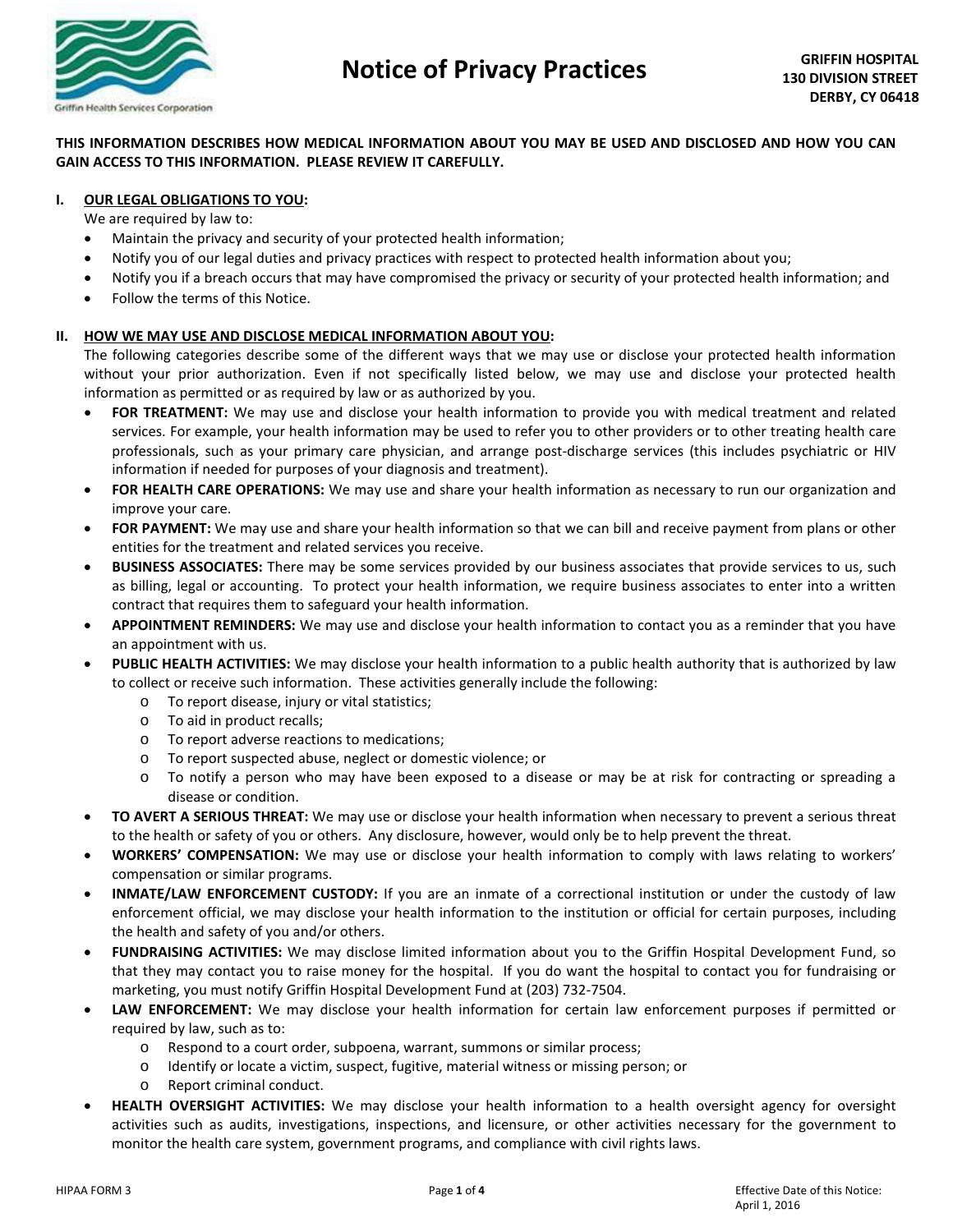

# **Notice of Privacy Practices**

- **JUDICIAL PROCEEDINGS:** If you are involved in a lawsuit or dispute, we may disclose your health information in response to a court order, administrative order, subpoena or other lawful process if permitted by law.
- **CORONERS, MEDICAL EXAMINERS, FUNERAL DIRECTORS, ORGAN PROCUREMENT ORGANIZATIONS**: If you are deceased, we may disclose limited health information to a coroner, medical examiner, funeral director, or if you are an organ donor, to an organization involved in the donation of organs and tissues.
- **NATIONAL SECURITY MATTERS:** We may disclose your health information to authorized federal officials for intelligence, counterintelligence, and other national security activities authorized by law. These activities may include protective services for the President, other authorized persons or foreign heads of state.
- **MILITARY ACTIVITIES:** If you are a member of the Armed Forces, we may release your health information as required by military command authorities and applicable law.
- **RESEARCH:** Under certain circumstances, we may use and disclose your health information for research purposes, subject to a special approval process.
- **HOSPITAL DIRECTORY:** If admitted as an inpatient, unless you tell us otherwise, we will list in the patient directory, your name, location in the hospital, your general condition (good, fair, etc.) and your religious affiliation, and may release all but your religious affiliation to anyone who asks about your name. Your religious affiliation may be disclosed only to clergy members, even if they do not ask for you by name.
- **INDIVIDUALS INVOLVED IN YOUR CARE OR PAYMENT FOR YOUR CARE:** We may release your health information to a friend or family that you indicate is involved in your care or payment for your care, unless you request a restriction.
- **DISASTER RELIEF:** We may release your health information to disaster relief authorities so that your family can be notified of your status, location and condition.
- **AS REQUIRED BY LAW:** We will disclose health information about you when required to do so by federal, state or local law.

# **III. SPECIAL RULES REGARDING MENTAL HEALTH RECORDS, SUBSTANCE ABUSE TREATMENT INFORMATION, HIV-RELATED INFORMATION AND MINORS**

For disclosures concerning protected health information relating to care for psychiatric conditions, substance abuse or HIVrelated testing and treatment, special restrictions may apply. For example, we generally may not disclose this specially protected information in response to a subpoena, warrant, or other legal process unless you sign a special authorization or a court orders the disclosure.

- **BEHAVIORAL HEALTH INFORMATION:** Certain behavioral health information may be disclosed for treatment, payment and health care operations as permitted or required by law. Otherwise, we will disclose such information pursuant to an authorization, court order or as otherwise required by law.
- **SUBSTANCE ABUSE TREATMENT INFORMATION:** If you are treated in a specialized substance abuse program, the confidentiality of alcohol and drug abuse patient records is protected by federal law and regulations. Generally, we may not disclose to a person outside the program that you attend the program, or disclose any information identifying you as an individual being treated for drug or alcohol abuse, unless:
	- 1) You consent in writing;
	- 2) The disclosure is allowed by a court order; or
	- 3) The disclosure is made to medical personnel in a medical emergency or to qualified personnel for research, audit, or program evaluation;
	- 4) In order to report a crime committed by a patient either at the facility or against an employee of the facility; or
	- 5) In order to report suspected child abuse or neglect as required by law.
- **HIV-RELATED INFORMATION:** We may disclose HIV-related information as permitted or required by State law. For example, your HIV-related information, if any, may be disclosed without your authorization for treatment purposes, certain health oversight activities, pursuant to a court order, or in the event of certain exposures to HIV by personnel of this facility, another person, or a known partner (if certain conditions are met). Any use and disclosure for such purposes will be to someone able to reduce the outcome of the exposure and limited in accordance with state and federal law.
- **MINORS:** We will comply with State law when using or disclosing health information of minors. For example, if you are an unemancipated minor consenting to a health care service related to HIV/AIDS, sexually transmitted disease, abortion, outpatient mental health treatment or alcohol/drug dependence, and you have not requested that another person be treated as a personal representative, you may have the authority to consent to the use and disclosure of your health information.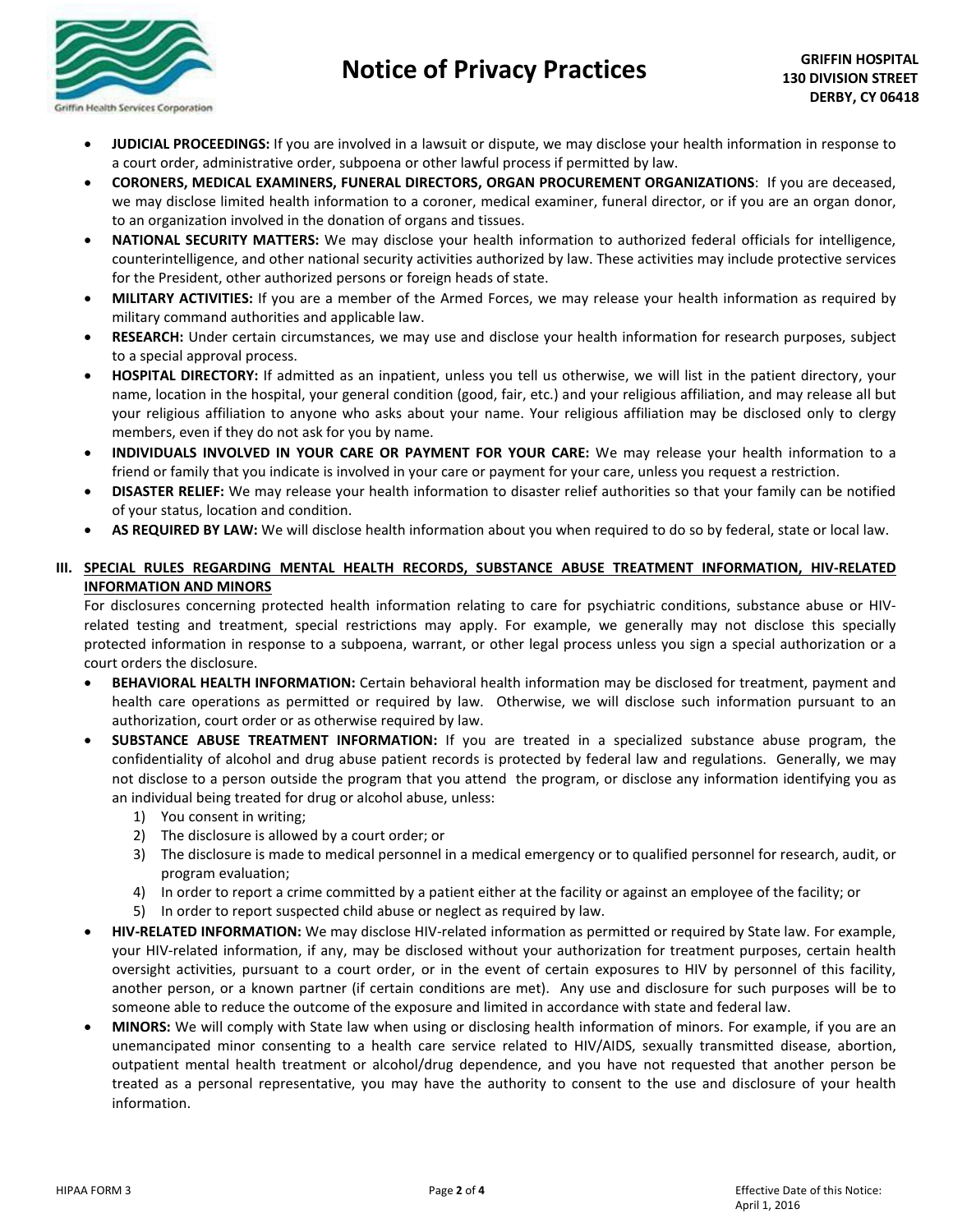

# **IV. USES AND DISCLOSURES THAT REQUIRE YOUR PRIOR AUTHORIZATION**

Other uses and disclosures of protected health information not covered by this Notice or the laws that apply to us will be made only with your written authorization. If you provide us authorization to use or disclose protected health information about you, you may revoke it, in writing, at any time. Examples of when an authorization form from you may be required include the following:

- Marketing Purposes;
- Sale of your Information; and
- Most sharing of your psychotherapy notes.

### **V. YOUR RIGHTS REGARDING YOUR PROTECTED HEALTH INFORMATION**

You have the right to:

- **INSPECT OR COPY YOUR MEDICAL RECORD:** You have the right to inspect and copy your medical record by written request to the Medical Records Office, with some exceptions. You also have the right to obtain an electronic copy of any of your health information that we maintain in electronic format. If you request a copy of the information, we may charge a fee for the costs of copying, mailing or other supplies associated with your request. We will respond within 30 days of receiving your written request. Under certain very limited circumstances, we may deny your request to inspect or obtain a copy of your information. You may request that the denial be reviewed by contacting the Privacy Officer.
- **REQUEST TRANSMISSION OF YOUR PROTECTED HEALTH INFORMATION:** You have the right to request that we transmit a copy of your health information to another person or entity designated by you.
- **AMEND YOUR MEDICAL RECORD:** You have the right to request an amendment to your medical record for as long as the information is maintained by or for us. This request must be made in writing to the Medical Records Office. We will respond within 60 days of receiving your written request. We reserve the right to deny the request, to which you may make a further appeal.
- **REQUEST CONFIDENTIAL COMMUNICATION:** You have the right to request that we communicate with you about medical matters in a certain way or at a certain location. For example, you can ask that we only contact you at work or by mail.
- **REQUEST RESTRICTIONS:** You have the right to request a restriction or limitation on the protected health information (PHI) we use or disclose about you for treatment, payment, or health care operations. This request must be made in writing to the Medical Records Office. You have the right to request a restriction or limitation on the PHI we disclose about you to a person who is involved in your care or the payment for your care, like a family member or friend. We are not required to agree to these types of requests and may deny such requests if it would affect your care. You may restrict the disclosure of your PHI to a health plan for purposes of payment (other than Medicaid or other federal health programs that require us to submit information) if you paid out-of-pocket in full for the health services or the item to which the information relates.
- **OBTAIN A LIST OF DISCLOSURES WE HAVE MADE ABOUT YOU:** You have the right to a list of disclosures of your PHI, with certain exceptions. You must submit your request for a list of disclosures in writing to the Medical Records Office. Your request must state a time period that may not be longer than six years prior to the request date. The first list you request within a 12-month period will be free. For additional lists during the same 12-month period, we may charge you for the cost of providing the list. To the extent we use or maintain an electronic health record with respect to your PHI, you have the right to a list of disclosures that is also related to treatment, payment, or healthcare operations for a period of three years prior to the date on which the accounting is requested.
- **TO NAME A PERSONAL REPRESENTATIVE:** You have the right to name another person to act as your Personal Representative. Your representative will be allowed access to your PHI, to communicate with the health care professionals and facilities providing your care, and to exercise all other HIPAA rights on your behalf. Depending on the authority you grant your representative, he or she may also have authority to make health care decisions for you.
- **RECEIVE A PAPER COPY OF THIS NOTICE:** You have the right to a paper copy of this Notice at any time, even if you have agreed to receive the notice electronically. We will provide you with a paper copy promptly.
- **VI. CHANGES TO THIS NOTICE:** We reserve the right to change this Notice and to make the revised or changed Notice effective for protected health information we already have about you as well as any such information we receive in the future. The new Notice will be available on our Web site at griffinhealth.org. You can receive a copy of the current notice at any time. Copies of the current notice will also be available each time you come to our facility for treatment.